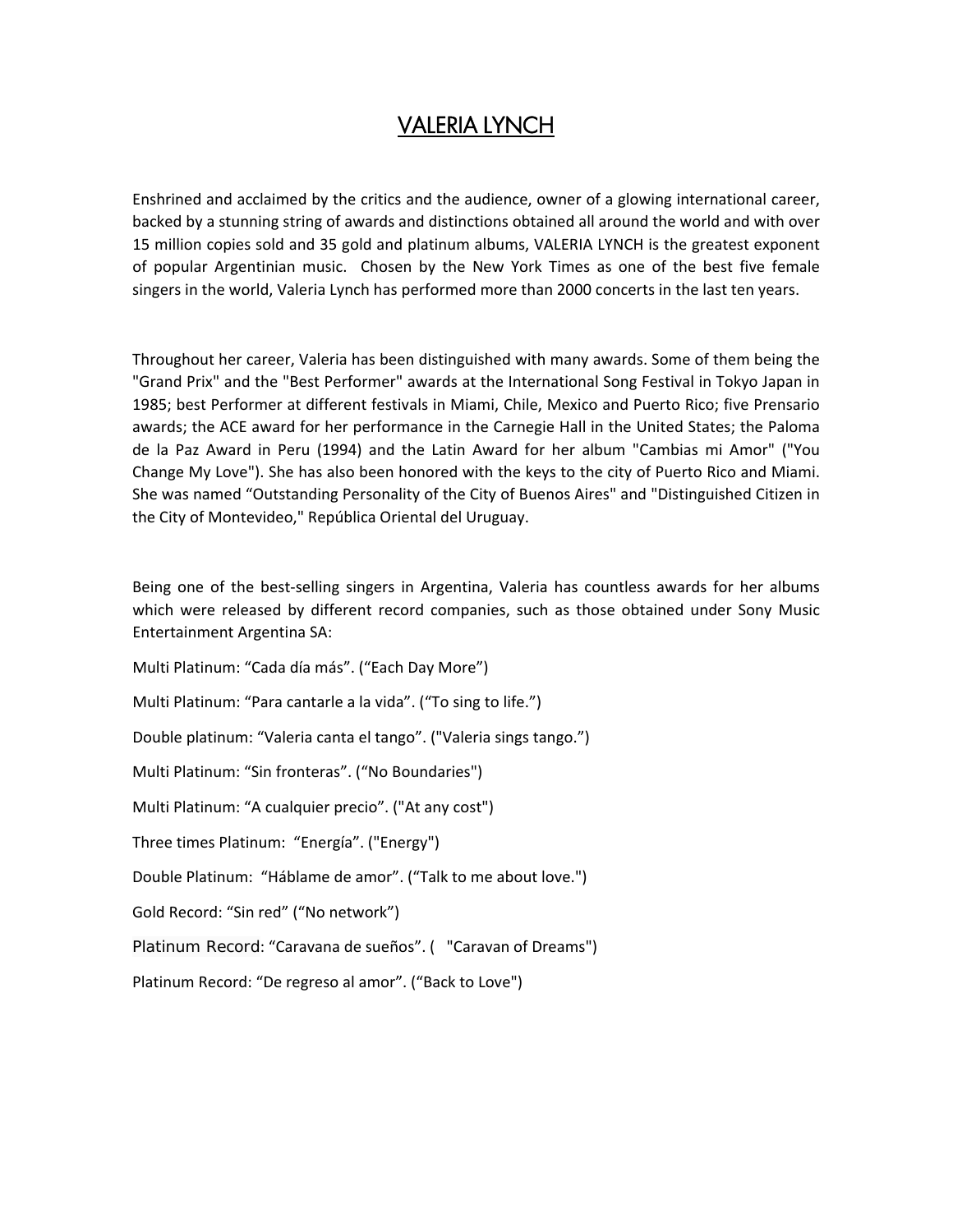#### **PROFESSIONAL CAREER AND LIFETIME ACHIEVEMENTS**

During the early years of her career, Valeria was invited to the San Remo Festival on its 40th Anniversary, sharing the stage with great musicians: Tina Turner, Ray Charles, and Barry Manilow. Moreover, she had the privilege of being chosen by Harold Prince as leading figure in his musicals: "Evita" (Mexico, 1981) and "El Beso de la Mujer Araña" ("Kiss of the Spider Woman") (Buenos Aires, 1995).

In Mexico, 1981, Valeria became the first Argentinian artist to star in "Evita". Her outstanding portrayal of Eva Peron and this musical's awesome success, gave her outstanding popularity throughout Latin America, earning the praise and admiration of audiences and critics from all over the world.

#### For further information on the work of Valeria Lynch in the musical "Evita", please go to the following address:

*<http://www.valerialynch.com.ar/evita.html>*

In "El Beso de la Mujer Araña" ( "Kiss of the Spider Woman"), Valeria takes the challenge to sing, dance and act once again. Having been identified as the greatest musical of all times, El Beso de la Mujer Araña got her the ACE Award for the best musical comedy performer.

For further information on the work of Valeria Lynch in the musical " El Beso de la Mujer Araña", please go to the *following address:* 

*<http://www.valerialynch.com.ar/elbeso.html>*

More examples of her outstanding career in the musical theater include "Hair", "Jesus Christ Superstar", "The Rocky Horror Show", "They're Playing Our Song", "The Daughters of Caruso", "Victor Victoria", etc.

As for Argentinian Television, Valeria gave various musicians and singers a TV spot in her TV programs "Soñando con Valeria" (1994) and "Mas te Vale" (1998), the first one being nominated for the Martin Fierro Awards.

In 1999, she ventured into opera singing Sempre Libera in the musical "Las hijas de Caruso" ("The Daughters of Caruso") which she starred alongside with Patricia Sosa.

The year 2000 proved to be a major challenge since she had to play the leading part in a play for kids called "Lucia la Maga" (Lucia the Wizzard). On this occasion, the younger audiences had the opportunity to enjoy Valeria's charisma at the Teatro Nacional (National Theater) on Corrientes Street.

That same year, she launched her new album "Algo Natural" "Something Natural" breaking sales records. This album gave her the chance to display her creativity and ability to manage the entire production of the album for which she was nominated to the "Gardel" Award for Best Pop Singer.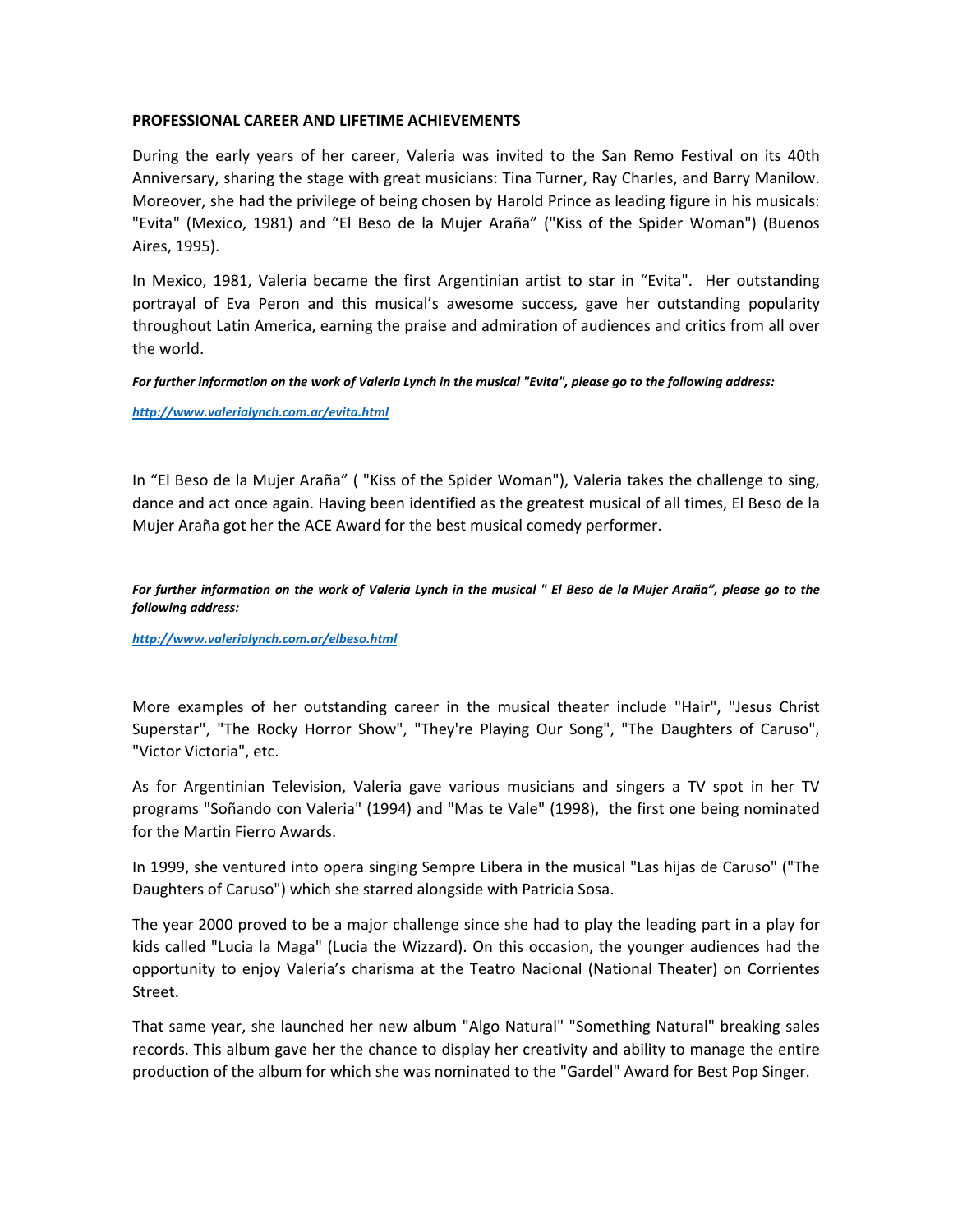In the month of January, 2002, she was called to host "Movete" (Move Yourself), a daily TV show on America Television (open channel) where she was able to show her gifts as TV hostess.

That same year, in February, Chile awarded her with "La Gaviota de Plata" Award at the International Song Festival in Viña del Mar, where she won first place with her song "Soy tu Angel" ("I'm Your Angel"), a song which was actually written and composed by Valeria herself. On that occasion, she competed against composers such as Charles Aznavour and Kike Santander among others.

On March 8th, 2002, Valeria sang at the Teatro Colón (Colon Theatre) to celebrate the International Women's Day, on which occasion she was accompanied by great figures such as Los Nocheros, Estela Raval and the famous soprano singer Victoria Dupuy.

Also, Valeria started her " 20 years of Shows" tour at the Opera Theater in Buenos Aires on September 20th and 21st, being urged to add a new performance on September 25th due to its massive success.

In October, 2002 she was convened by choreographers Chet Walter and Ricky Pashkus to participate in the show presented by the "International Musical Theatre Company " which took place in the Teatro Presidente Alvear.

In 2003, she was called to take part in the play "The Vagina Monologues" with the great actresses Alicia Bruzzo and Emilia Mazer. Moreover, in 2004, Nito Artaza invited her to star "Argentina Todo un Show" ("Argentina, Quite a Show") alongside with prominent figures in Mar del Plata and Buenos Aires. It received standing ovations.

During the first half of 2007, Valeria started a successful national tour called "Valeria Lynch, Unica" (Valeria Lynch: Unique), which smashed the box office. Later, after a year and a half of outstanding success, her musical "Victor Victoria" came to an end giving its last performances at the Teatro Teleton in Santiago de Chile. In November 2007, she presented a new show called "Como Nunca" at the Gran Rex Theater in Buenos Aires. During the first part of 2008, she starred in the Tango show "Bien Argentino" with Raul Lavie and Laura Fidalgo. The show hit great and unusual success: more than 60,000 spectators. It proved to be masterpiece in which Valeria represented the greatest female Tango voices of all times.

In 2009, she accomplished a resounding success with her show " Cada dia mas Valeria" seen by over 15,000 people at the Teatro Gran Rex, with the presence of Estela Raval, Pimpinela and Palito Ortega among other great artists.

In 2009, the glorious Mercedes Sosa asked Valeria to record Mina's song "Lo Se" ("I Know") together for Mercedes' last album "Cantora". The new single was finally not included in the album due to a rights issue. Nevertheless, Valeria decided to include the song in her repertoire for her Gran Rex Show as a tribute to Mercedes Sosa after her passing.

In June, 2010, Valeria was given the Life Achievement Award at the Maria Guerrero Awards at the Cervantes National Theater. Moreover, that same year, she was named "Distinguished Cultural Personality of the City of Buenos Aires" and she was thus honored at a ceremony hosted by the Mayor of the City of Buenos Aires.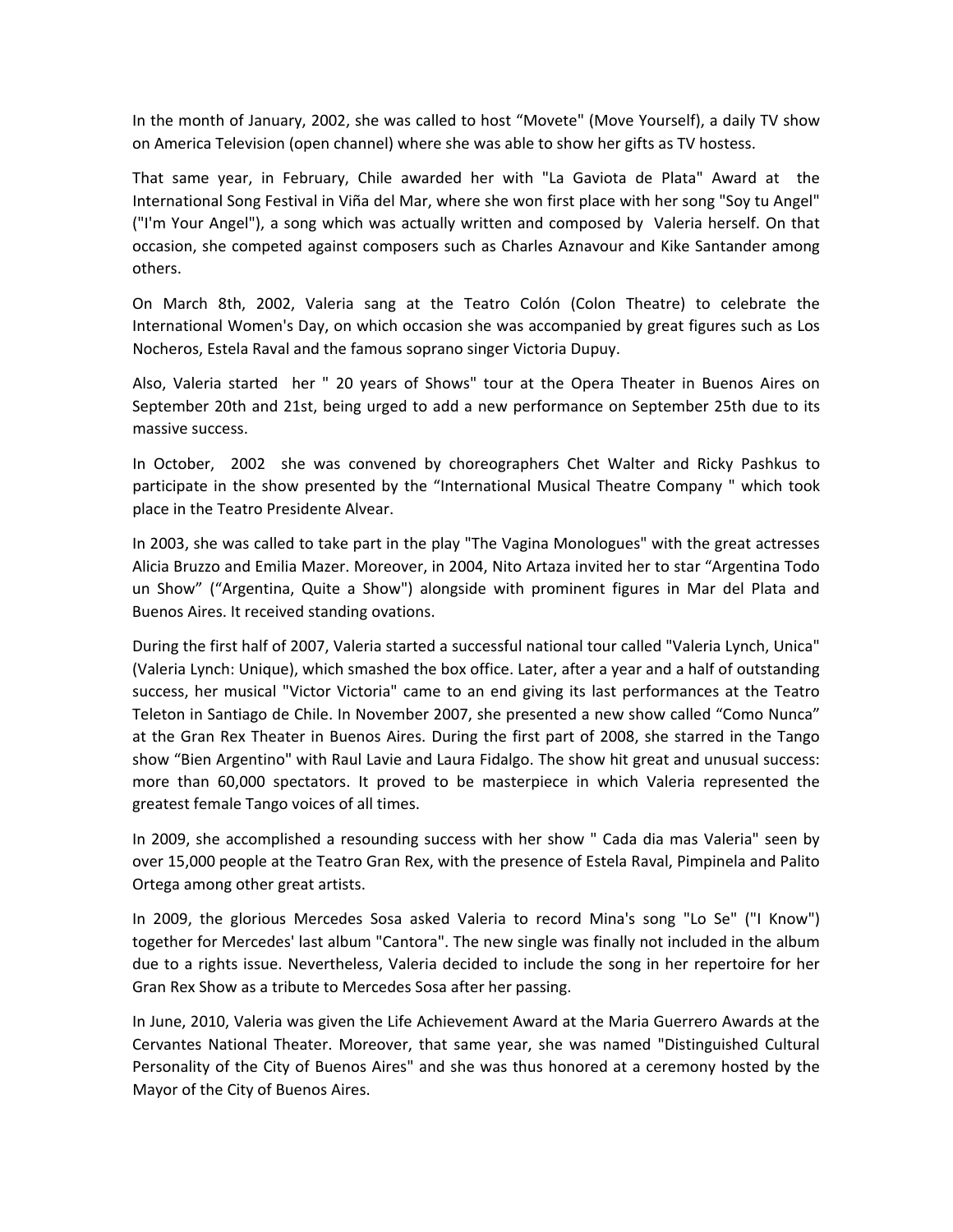During 2010, her album "O Todo o Nada" ("All or Nothing at All") was released in Argentina and in Latin America. It was produced by Horacio Lanzi and it was promoted at the Gran Rex Theater during her concerts in November and December that same year. Moreover, in November 2011, her new tour "Loba" was launched at the Gran Rex Theater, and later taken to different parts of Argentina and even to other countries such as the Miami Dade County Auditorium in the United States where Valeria was acclaimed with a standing ovation.

2012 brought Valeria more TV challenges. She was asked to be part of the jury on different TV shows produced by Marcelo Tinelli on Channel 13, namely "Soñando por Cantar" ("Dreaming of singing ") and "Cantando por un Sueño" (Singing for a Dream"). Both TV programs were a huge success.

Towards the end of 2012, Valeria's' show "Valeria Vale!" at the Gran Rex Theater smashed the box office: more than 15.000 people in 5 shows.

Beginning 2013, Valeria embarked on a sold out tour throughout Argentina, Uruguay and Paraguay. Also in 2013, on May 29th, Valeria together with other famous and outstanding Argentinian singers, presented "Las Elegidas" ("The Chosen Ones") show at the Colon Theater. They were joined by a symphony orchestra and they performed Valeria's' famous hit "Piensa en Mi" ("Think about Me").

Towards the end of 2013, Valeria performed at the Gran Rex Theater once more, but this time she launched her "La Elegida" ("The Chosen One") tour. Once again, she toured the country with this new show. Moreover, she is named "Distinguished Citizen in the City of Montevideo," República Oriental del Uruguay, and gets the "Hugo" Lifetime Achievement Award. Later, in March 2014, once again Valeria has the honor to be asked to be part of the "Las Elegidas" ("The Chosen Ones") show at the Colon Theater which brought the house down.

No doubt, Valeria is the most remarkable artist of Argentina and she has managed to prevail in the tough and competitive world of entertainment.

*For further information, please visit the Official Web: [http://www.valerialynch.com.ar](http://www.valerialynch.com.ar/)*

## **BUSINESS AND PERSONAL VENTURES**

Valeria is a very charitable person and every time she has had the chance to give a helping hand, she has been more than eager to. For example, as from mid‐1990's, Valeria has been sponsoring the "Maria Cecilia Foundation" to help children who suffer from cancer: <http://www.fmc.org.ar/>

As for her role of entrepreneur and producer, Valeria is the owner and director of the School of Musical Comedy which bears her name ( Escuela de Comedia Musical Valeria Lynch) and which has more than 1000 students in its headquarters in Buenos Aires plus eight branches across the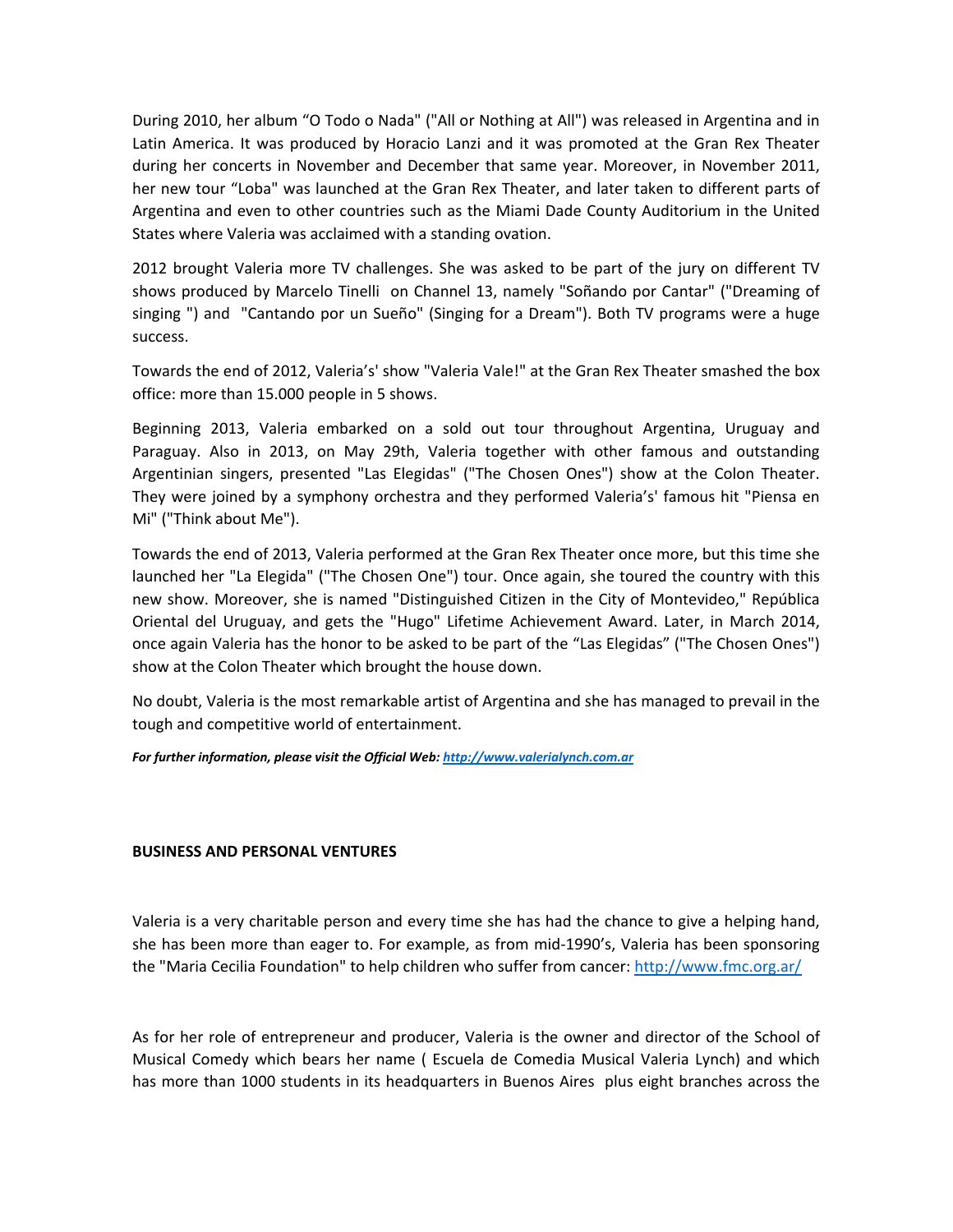country in Mar del Plata, Cordoba, La Plata, Mendoza, Lujan, Tiger, Lomas Zamora and Moron. Through this school, Valeria gives job opportunities to talented young people.

It must be also mentioned that Valeria Lynch is the founder and director of the Congreso Internacional de Musicales y Óperas Rock (International Conference for Musicals and Rock Operas) which constitutes a unique international event of the musical theater genre. For over 9 years, it has gathered many prestigious representative artists such as Chita Rivera, Rob Ashford, Chet Walker, Nacha Guevara, Enrique Pinti, Elena Roger, Robin de Jesús and Eleonora Casano among others.

The 9th edition of the Conference witnessed an unbelievable turn out of 500 participants last May, 2014. Many of them received a grant given by the Conference sponsors, namely the National Secretary of Culture, the Buenos Aires Ministry of Culture (City of Buenos Aires), the National Theater Institute and the Embassy of the United States of America.

## **DISCOGRAPHY**

- Loba (2012) DVD + CD. Leader Music.
- La Máxima (2011) DVD + Cd doble. Leader Music.
- O todo o nada (2010) Leader Music.
- Nosotras (2005) KLASIKO RECORD /EMI MUSIC.
- Vivo por Valeria (2004) (live) RAYSA RECORD.
- Algo natural (2000) (Independent production of By Publisher Atlántida, distributed on newspaper stands and magazines)
- Lucía, la maga (2000)
- Las hijas de Caruso (1999)
- De regreso al amor (1996) BMG Ariola.
- El beso de la mujer araña (1995) BMG Ariola.
- Caravana de sueños (1994) BMG Ariola.
- Todo Valeria Lynch de FM tango para usted (1993) (reissue Valeria sings tango) BMG Ariola.
- Sin red (1992) BMG Ariola.
- Están tocando nuestra canción (1992) (live recording) BMG Ariola.
- Háblame de amor (1991) RCA Victor.
- Mis mejores canciones (1990) RCA Victor.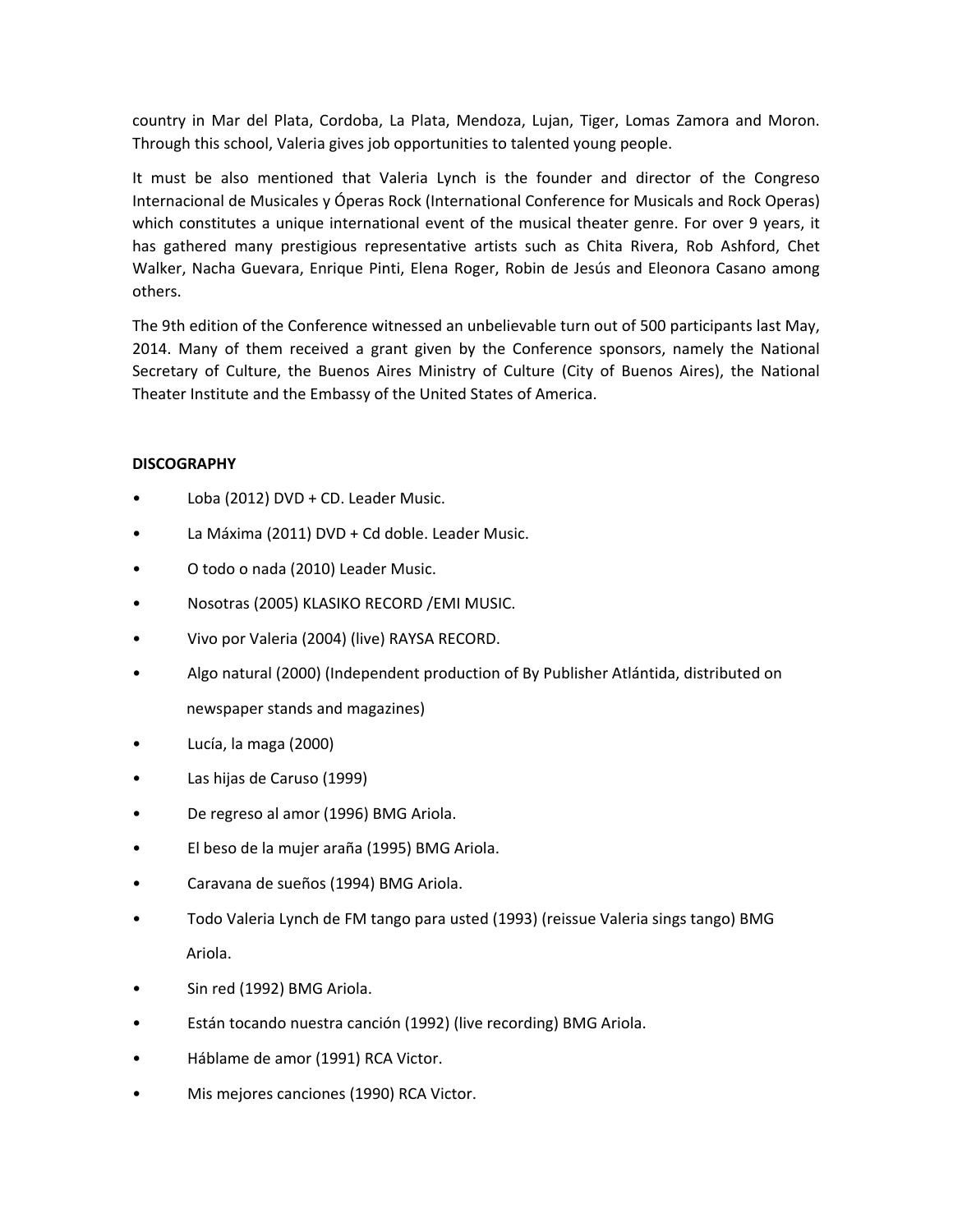- San Remo '90 (1990) (live) RCA Victor.
- Energía (1989) RCA Victor.
- A cualquier precio (1988) RCA Victor.
- Sin fronteras (1986) RCA Victor.
- Valeria canta el tango (1986) (Tango) RCA Victor.
- En vivo (1986) (Live reissue) Polygram.
- Ciclos '85 (1985) (reissue) Polygram.
- World Popular Song Festival Tokyo (1985) (live) RCA Victor.
- Para cantarle a la vida (1985) RCA Victor.
- Cada día más (1984) RCA Victor.
- En vivo (1984) (live) Polygram.
- Mujer (1983) (reissue) Polygram.
- Un poco más de mí (1983) Polygram.
- Quiéreme (1982) Polygram.
- Canta Evita (1981) (main songs from the musical Evita in Mexico at Ferrocarrilero Theatre) Phillips.
- Evita (México) (1981) Phillips.
- Están tocando nuestra canción (1980) Polygram.
- Capricornio (1980) Polygram.
- Yo soy tu canción (1979) Polygram.
- Mujer (1979) Polygram.
- Valeria Lynch (1977) (debut) Polygram.

# **TELEVISION**

Valeria Lynch has hosted TV shows and music shows. She has also made special appearances, starred in a soap opera and participated as a judge in numerous television shows:

- Soñando por Cantar 2012 / 2013
- Cantando por un Sueño 2012
- Cantando por un sueño 2011. El Trece. (Judge)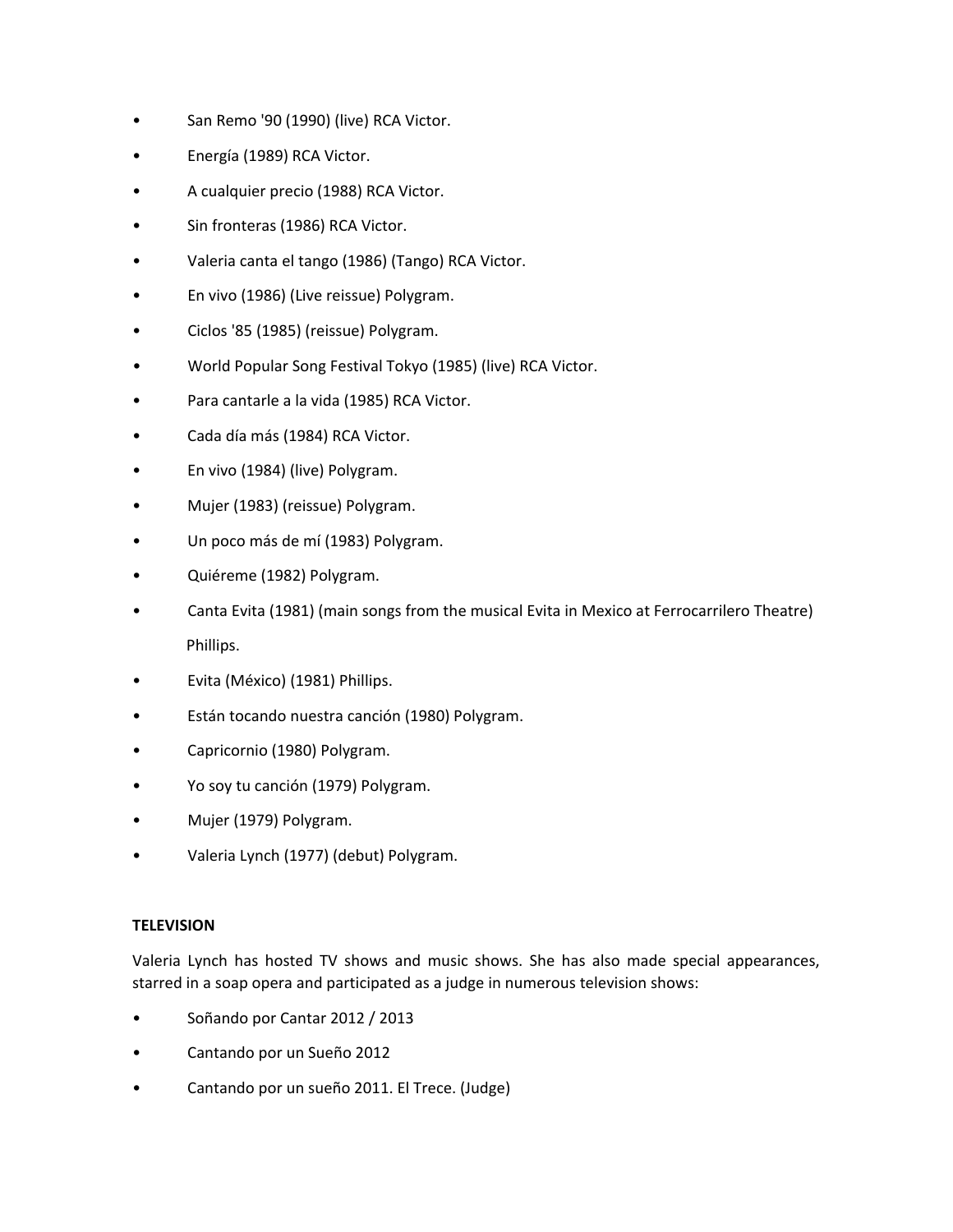- Cantando por un sueño 2011. El Trece. (Judge)
- Showmatch (2009) El musical de tus sueños. El Trece. (Judge)
- Showmatch (2007) Cantando por un Sueño. El Trece. (Judge)
- Showmatch (2006) Cantando por un Sueño. El Trece. (Judge)
- Movete (2002) Magazine. América TV.
- Salvajes (1999) Telenovela. Canal 9.
- Más Te Vale (1998) musical show. América TV.
- Soñando Con Valeria (1994) musical show. El Trece

## **MOVIES**

- Tango Bar (1987) Director: Marcos Zurinaga. Script: José Pablo Feinmann, Juan Carlos Codazzi y Marcos Zurinaga.
- La civilización está haciendo masa y no deja oír (1974) Director: Julio César Ludueña. Script: Julio César Ludueña.

# **COMMERCIALS (just to name a few)**

- Banco Galicia (2009, Galicia Bank‐Credit and Debit cards)
- Querubín (2004, cleaning product)
- Coca‐Cola (2001)
- Vinos Termidor (1978) (wine)

Furthermore, Valeria Lynch has made several print ads to advertise her own eyeglasses line "Valeria Lynch" (1987) and also for the following brands: Rue de Passy (make‐up 1988), Monique Arnold (2004) and the fragrance "Loba", (Valeria Lynch 2011). In addition to the TV commercial for Querubim, Valeria also recorded a radio commercial and other print ads for the brand.

## **AWARDS AND DISTINCTIONS**

• Nominated for the 1983 Grammy Award for her album "Quiereme" ("Love me") as the "Latin album of the year" (This was the first time the prize was to be extended to Latin America) ‐ United States.

- 1983: Multiplatinum Distinction for her album "Quiereme" ("Love Me")
- 1983 Queen Bee Trophy, Mexico.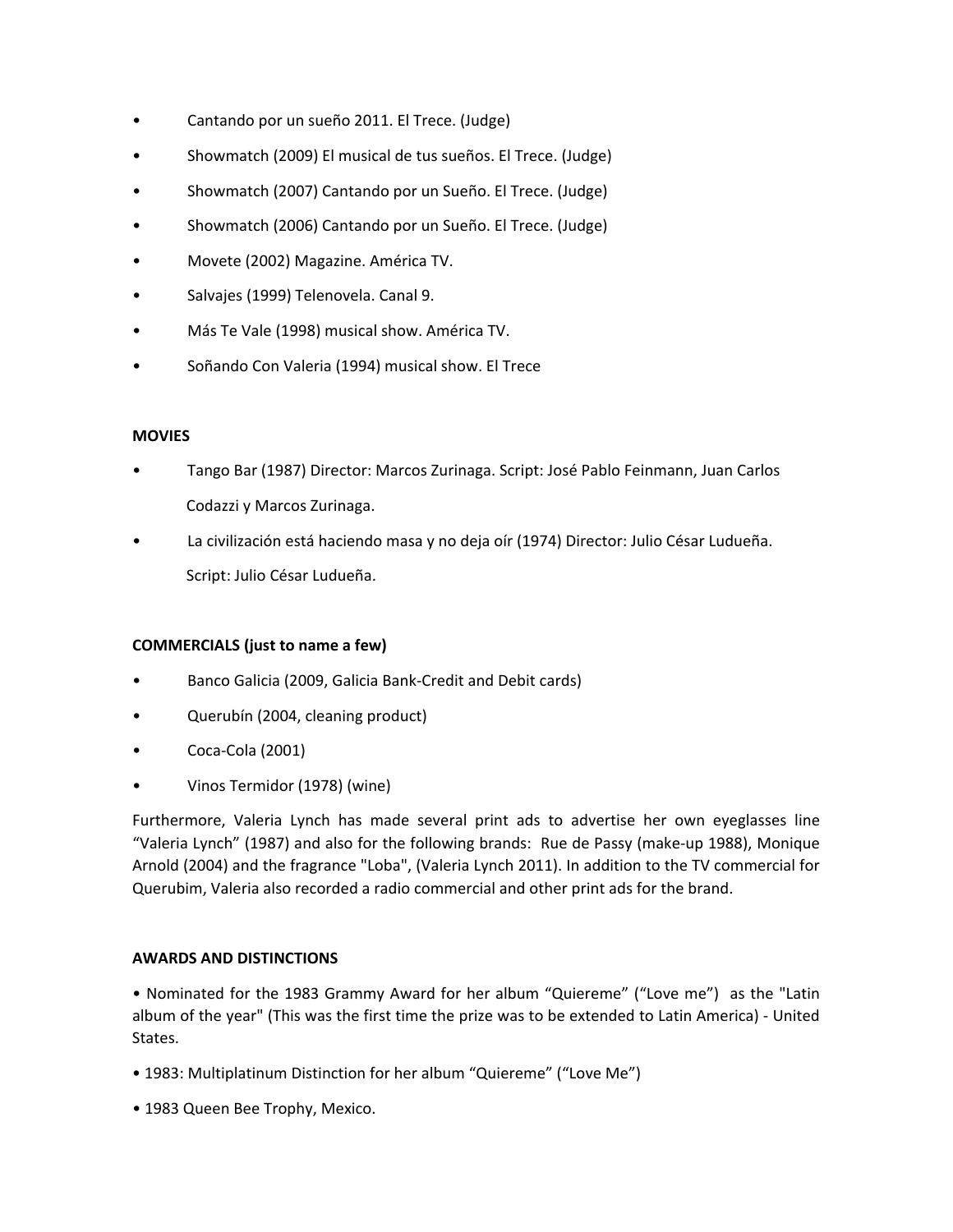- 1984 Gold Distinction for her "LIVE" album and "Capricornio" (reissue).
- 1984 Platinum Distinction for her album "Un Poco Mas de Mi" ("A little more of me")
- 1984 Multiplatinum Distinction for her album "Cada Dia mas" ("More each day")
- 1985 Multiplatinum Distinction album "Para cantarle a la vida" ("To sing to life")
- 1985 Distinction for record attendance to her show "Para cantarle a la vida" ("To sing to life"), Astros Theater, 53 shows.
- 1985 Yamaha Grand Prix Song Festival, Best Song and Best performer: Puzzle; Tokyo, Japan.
- 1986Multiplatinum Distinction album "Sin Fronteras" ("No Boundaries").
- 1987 Double Platinum Distinction for "Valeria sings the tango".

02/14/1987 • Song "Fuera de mi Vida" (Out of my life) reached position 17 on the Billboard top / USA best‐selling singles

19/08/1987 • Song "Muñeca Rota" ("Broken Doll") reached the top 21 on the Billboard / USA best‐ selling singles

- 1987 Nominated for ACE award, New York, for female figure of the year.
- 1988 NEW YORK ACE, Carnegie hall best show.

23/04/1988 • Song "Amame a camara lenta" ("Love me in slow motion") reached the top 28 position in the Billboard / USA best‐selling singles

10/01/1988 • Song "Si tanto te ame" ("If I loved you that much") reached the top 33 position on the Billboard / USA best‐selling singles

- 1988 Multiplatinum Distinction album "A cualquier precio" ("At any price")
- Voice Award 1988 Latin voices.
- 1988 Martin Fierro Best Musical Show "A cualquier precio" ("At any price"), Channel 9.
- 1989 Martin Fierro Best Musical show "Energia" ("Energy"), Channel 13.
- 1990 Three times Platinum for her album "Energia" ("Energy") and Double Platinum for her

album "Mis mejores canciones" ("My best songs")

10/02/1990 • Song "Hay una mañana" ("There is a morning ") reached the top 38 Billboard position / USA best‐selling singles

- 1990 Applause 92 Award for "Female Singer of the Year", Miami, United States.
- 1991 Aptra Distinction shared with Soda Stereo for their Live in Buenos Aires TV Show, Channel

13.

• 1991 Martin Fierro "Best musical work" for "Hablame de amor" ("Talk to me about Love") and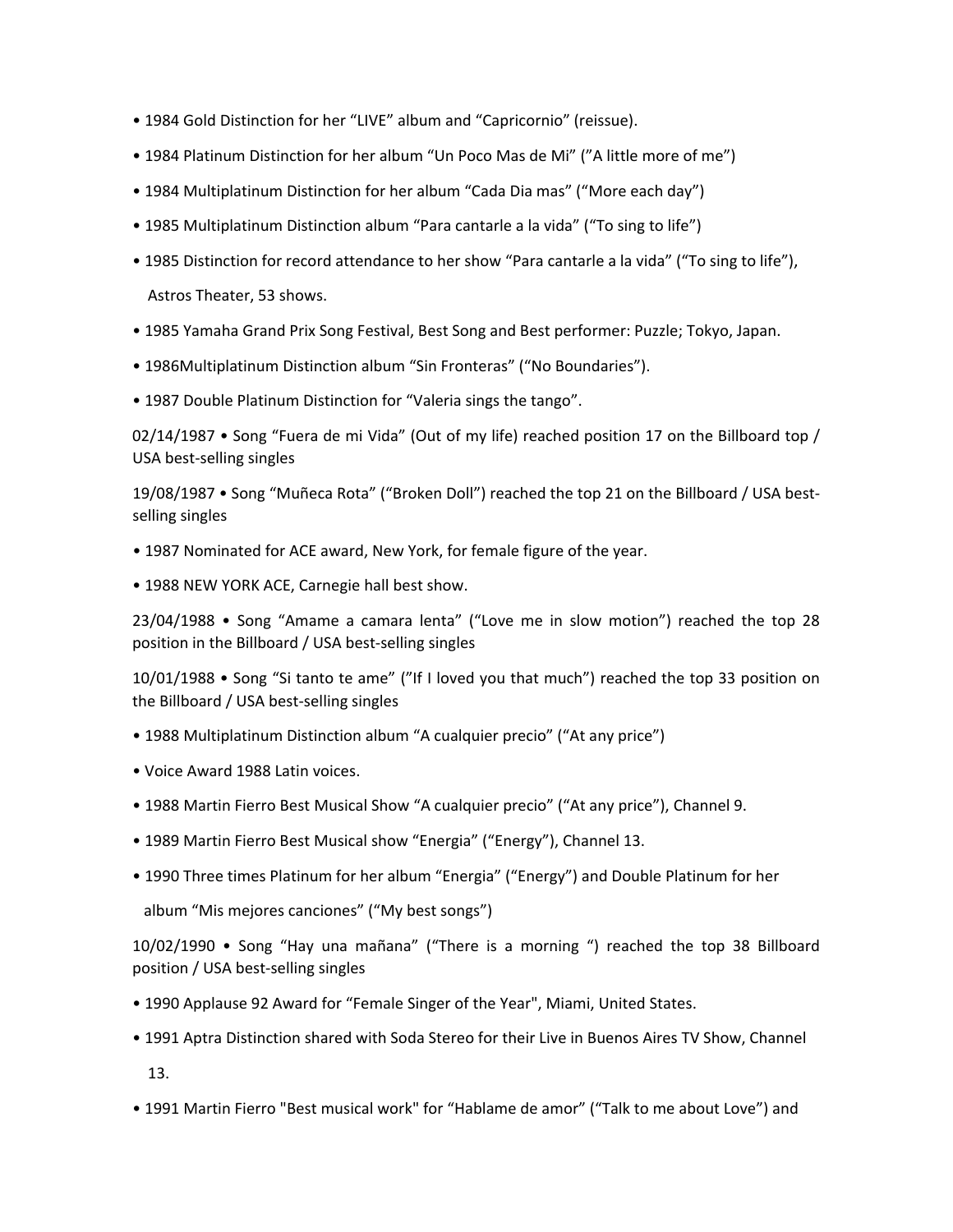Konex Merit Diploma for " Best musical actress of the decade"

- 1991 Song "Mañana al despertar" ("Tomorrow upon awakening") from her Album "Hablame de amor" ("Talk to me about Love") reached number one on the top ten Latin Billboard, best-selling singles, United States.
- 1991 Double Platinum Distinction album "Hablame de amor" ("Talk to me about Love")
- 1991 Martin Fierro Award Nomination for "Best Musical TV Show" for "Hablame de Amor" ("Talk to me about Love"), Channel 13
- 1992 Martin Fierro for Best Musical TV Show "Sin Red" ("No Network"), Channel 13
- 1994 Key to the City of San Juan, Puerto Rico.
- 1994 Paloma de la Paz Award, Peru.
- 1994 Platinum Record: "Caravana de sueños". ("Caravan of Dreams")
- 1994 Martín Fierro Nomination for "Best work in musical entertainment and TV show" for "Soñando con Valeria", Channel 13
- 1995 Konex Award "Pop singer of the decade"
- 1995 Ace Award for "Best melodic singer"
- 1995 Ace Award for Best Actress in Musical Theater for "El Beso de la Mujer Araña" ("Kiss of the Spider Woman")
- 1996 Platinum Record: "De regreso al amor" ("Back to Love")
- 1998 Golden Key, Miami, United States.
- 2000 Platinum Record for her album "Algo Natural" ("Something natural") (Editorial Atlántida).
- 2002 Gaviota de Oro Award, Viña del Mar festival, Chile.
- 2003 Paoli Award for Life achievement, Puerto Rico.
- 2004 Gold Record for her Album "Vivo por Valeria", Raysa Record.
- 2005 Peninsula Award, Italy
- 2006 Nominated to the ACE Award "Actress in a Musical" for her show "Victor Victoria".
- 2009 Gold Record for "Oro" ("Gold") Sony BMG.
- 2009 Martin Fierro Award for 'Best Theme Song on a television series" with "Por amor a vos" duet with Cacho Castaña, Channel 13.
- 2010 Carlos Award for female performance in show "Carnaval de estrellas" ("Carnival of Stars.")